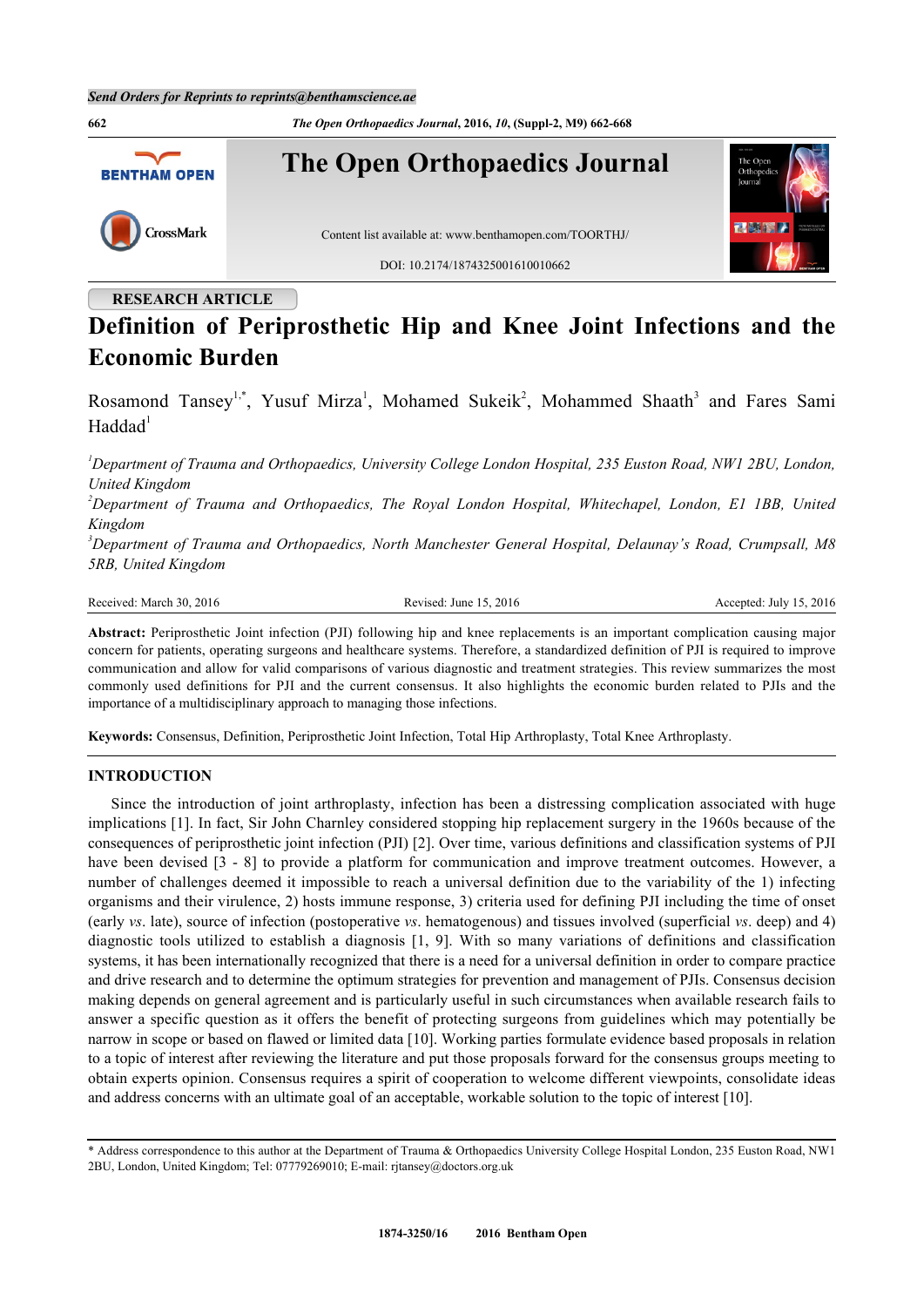Accordingly, working parties have been set up and consensus meetings held in the United States and Europe to establish a communicable definition, and a gold standard for the prevention and management of PJI.

This paper provides an overview of common PJI definitions and the outcomes of recent consensus meetings. It also highlights the economic burden related to PJIs and the importance of a multidisciplinary approach to managing those infections.

# **DEFINITIONS OF PJI**

Numerous definitions and classification systems for PJI have been described in the European and American literature. Some of the more common definitions and classification systems are detailed in Table **[1](#page-1-0)** [\[3](#page-5-2) - [5](#page-5-6), [7](#page-5-7) - [9,](#page-5-4) [11,](#page-6-0) [12\]](#page-6-1).

<span id="page-1-0"></span>**Table 1. A summary of consensus group meetings.**

| <b>Study</b>   | <b>Definition</b>                                                                             | $+ve$                              | -ve                         |
|----------------|-----------------------------------------------------------------------------------------------|------------------------------------|-----------------------------|
| ASEPSIS 1986   | A scoring method for post operative wound infections for use in Recognized by NICE as a valid |                                    | Score is time consuming     |
| IF 11 1        | clinical trials                                                                               | measure for assessment of surgical | to carry out in daily       |
|                | A score of 1 to 5 is given for each of the following parameters site infection                |                                    | clinical practice           |
|                | dependent on the proportion of wound affected:                                                |                                    |                             |
|                | 1-serous exudate                                                                              |                                    |                             |
|                | 2-erythema                                                                                    |                                    |                             |
|                | 3-purulent exudate                                                                            |                                    |                             |
|                | 4-separation of deep tissues                                                                  |                                    |                             |
|                |                                                                                               |                                    |                             |
|                | Additional points are then given for:                                                         |                                    |                             |
|                | 1-antibiotic use                                                                              |                                    |                             |
|                | 2-drainage of pus under local anaesthetic                                                     |                                    |                             |
|                | 3-debridement of wound under general anesthetic                                               |                                    |                             |
|                | 4-serous discharge                                                                            |                                    |                             |
|                | 5-erythema                                                                                    |                                    |                             |
|                | 6-purulent exudate                                                                            |                                    |                             |
|                | 7-separation of deep tissues                                                                  |                                    |                             |
|                | 8-isolation of bacteria                                                                       |                                    |                             |
|                | 9-inpatient stay more than 14 days                                                            |                                    |                             |
|                | Score<br>Meaning                                                                              |                                    |                             |
|                | $0$ to $10$<br>No infection                                                                   |                                    |                             |
|                | Normal healing                                                                                |                                    |                             |
|                | 11 to 20 Disturbance of healing                                                               |                                    |                             |
|                | 21 to 30 Minor infection                                                                      |                                    |                             |
|                | 31 to 40<br>Moderate infection                                                                |                                    |                             |
|                | $\geq$ 41<br>Severe infection                                                                 |                                    |                             |
| SPLIF 2010 [5] | Classification according to etiology, location and duration                                   | Includes physical signs            | Specificity and sensitivity |
|                | Diagnosis:                                                                                    | Provides biological parameters     | of biological parameters    |
|                | Presence of a fistula close to the prosthesis confirms infection                              | Describes imaging techniques for   | not given                   |
|                | until proven otherwise                                                                        | diagnosis                          | High level of clinical      |
|                | Post operative signs suggestive of infection:                                                 |                                    | suspicion may lead to over  |
|                | 1- unusually strong pain or its recurrence after a symptom free                               |                                    | diagnosis of PJI            |
|                | period                                                                                        |                                    |                             |
|                | 2- purulent discharge from a surgical wound                                                   |                                    |                             |
|                | 3- disunion, necrosis or scar inflammation                                                    |                                    |                             |
|                | 4- general signs of fever                                                                     |                                    |                             |
|                | 5- radiological appearance of loosening                                                       |                                    |                             |
|                | Biological signs:                                                                             |                                    |                             |
|                | White cell count (WCC) is not a good positive or negative                                     |                                    |                             |
|                | predictor of infection                                                                        |                                    |                             |
|                | Normal Erythrocyte Sedimentation rate (ESR) and C-reactive                                    |                                    |                             |
|                | protein (CRP) do not exclude infection                                                        |                                    |                             |
|                | CRP should be used for monitoring of infection                                                |                                    |                             |
|                | Suspect infection with ESR > 30mm and CRP > 13.5mg/l                                          |                                    |                             |
|                | Imaging modalities:                                                                           |                                    |                             |
|                | CT, MRI, US and nuclear medicine imaging suggestive of                                        |                                    |                             |
|                | infection                                                                                     |                                    |                             |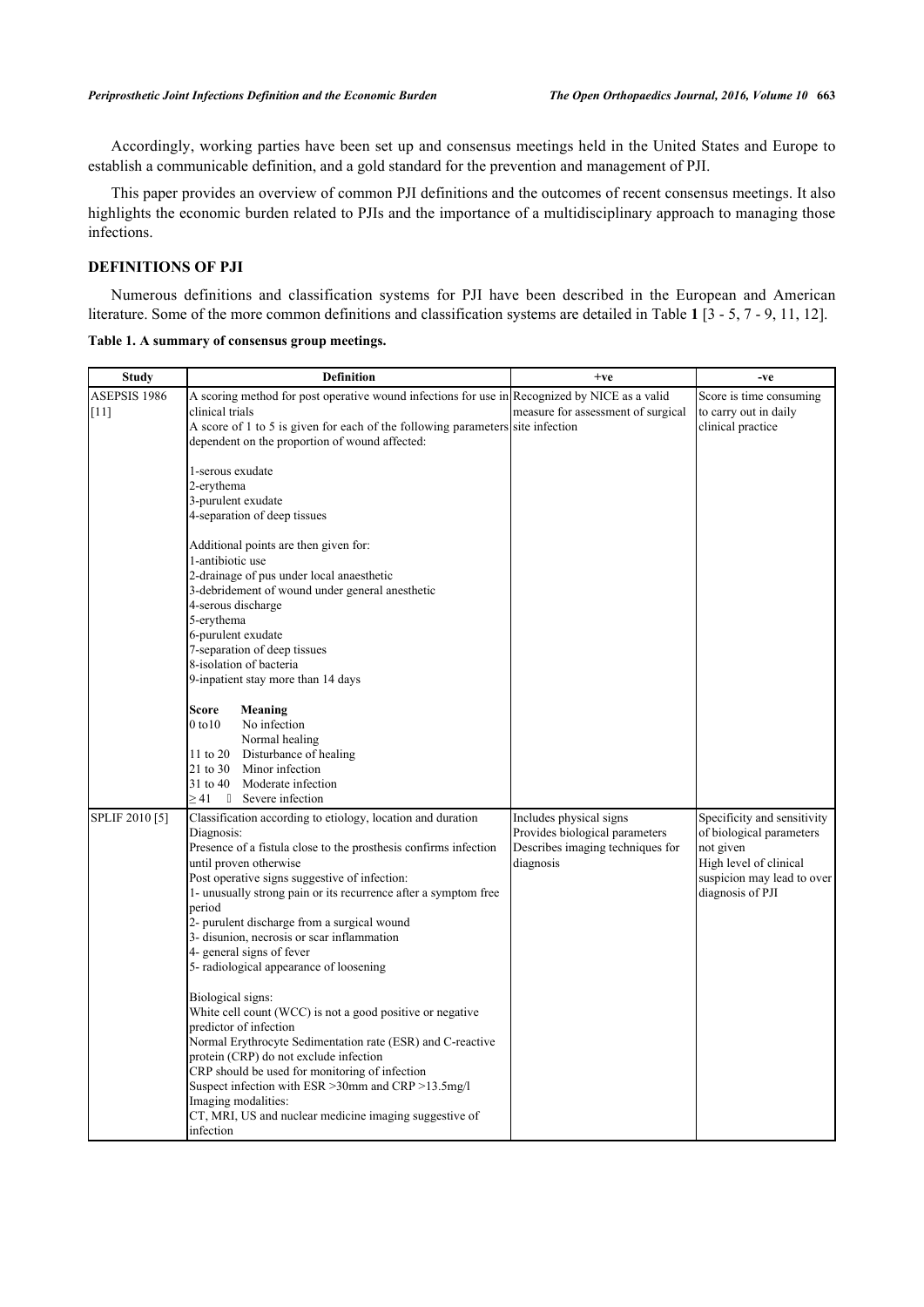| (Table 3) contd |                                                                                                                                                                                                                                                                                                                                                                                                                                                                                                                                                                                                                                                                                                                                                                                                                                                                                                                                                  |                                                                                                                                                                                                                                                              |                                                                            |  |
|-----------------|--------------------------------------------------------------------------------------------------------------------------------------------------------------------------------------------------------------------------------------------------------------------------------------------------------------------------------------------------------------------------------------------------------------------------------------------------------------------------------------------------------------------------------------------------------------------------------------------------------------------------------------------------------------------------------------------------------------------------------------------------------------------------------------------------------------------------------------------------------------------------------------------------------------------------------------------------|--------------------------------------------------------------------------------------------------------------------------------------------------------------------------------------------------------------------------------------------------------------|----------------------------------------------------------------------------|--|
| <b>Study</b>    | <b>Definition</b>                                                                                                                                                                                                                                                                                                                                                                                                                                                                                                                                                                                                                                                                                                                                                                                                                                                                                                                                | $+ve$                                                                                                                                                                                                                                                        | -ve                                                                        |  |
| AAOS 2010 [12]  | High probability of infection:<br>One or more symptom AND at least one or more of the<br>following:<br>Risk factors (supported by evidence or expert opinion), physical<br>exam findings (e.g. warmth, effusion, redness, swelling or a<br>sinus tract associated with the joint) or radiological evidence of<br>implant loosening/osteolysis<br>Low probability of infection:<br>Pain or joint stiffness only and no risk factors, physical<br>examination findings or radiological evidence of implant<br>loosening /osteolysis<br>Algorithm provided for clinical tests:<br>If ESR and CRP raised joint aspiration is recommended<br>If joint aspiration provides positive differential cell count and<br>positive culture – infection is likely<br>If only one of the above is positive repeat aspiration and if<br>positive infection is likely<br>If second aspiration is negative and surgery is planned frozen<br>section is recommended | Applicable to hip and knee surgery<br>only<br>Risk factors included<br>Physical signs included<br>Useful algorithm                                                                                                                                           | Amount of samples for<br>aspirate/culture may miss<br>diagnosing some PJIs |  |
| IDSA 2012 [4]   | Definite:<br>1) Sinus tract communicating with the prosthesis<br>2) There is purulence around the prosthesis without any other<br>known cause<br>Highly suggestive:<br>1) Acute inflammation on histopathologic examination of<br>periprosthetic tissue at the time of surgical debridement OR<br>prosthesis removed is highly suggestive of PJI as defined by the if possible<br>attending pathologist<br>$2) \geq 2$ Intra-operative cultures yielding same organism, OR<br>combined aspiration and culture<br>3) Cultures grow a virulent microorganism from tissue or<br>synovial fluid samples<br><b>Additional information</b><br>- PJI can be present if the given criteria are not met. All<br>available information should be taken into account when<br>diagnosing PJI<br>- Intra-operative diagnosis is reliable when interpreted by a<br>skilled pathologist                                                                         | Clear information stipulates that at<br>least 3 or optimally 5 periprosthetic<br>samples OR explanted prosthesis<br>should be submitted for anaerobic<br>and aerobic cultures<br>Antibiotics should be withheld for 2<br>weeks prior to cultures being taken | In the absence of a skilled<br>pathologist PJI may be<br>missed            |  |
| MSIS 2011 [15]  | Major criteria:<br>1) There is a sinus tract communicating with the prosthesis; or<br>2) A pathogen is isolated by culture from 2 or more separate<br>tissue or fluid samples obtained from the affected prosthetic<br>joint; or<br>Minor criteria:<br>3) When 4 of the following 6 criteria exist:<br>a. Elevated ESR and CRP<br>b. Elevated synovial WCC<br>c. Elevated synovial polymorphonuclear percentage (PMN%)<br>d. Presence of purulence in the affected joint<br>e. Isolation of a microorganism in one culture of periprosthetic<br>tissue or fluid, or<br>f. Greater than 5 neutrophils per high-power field in 5 high-<br>power fields observed from histologic analysis of periprosthetic<br>tissue at $\times$ 400 magnification<br><b>Additional Information</b><br>Please note that a PJI may be present if less than 4 of these<br>criteria are met                                                                           |                                                                                                                                                                                                                                                              |                                                                            |  |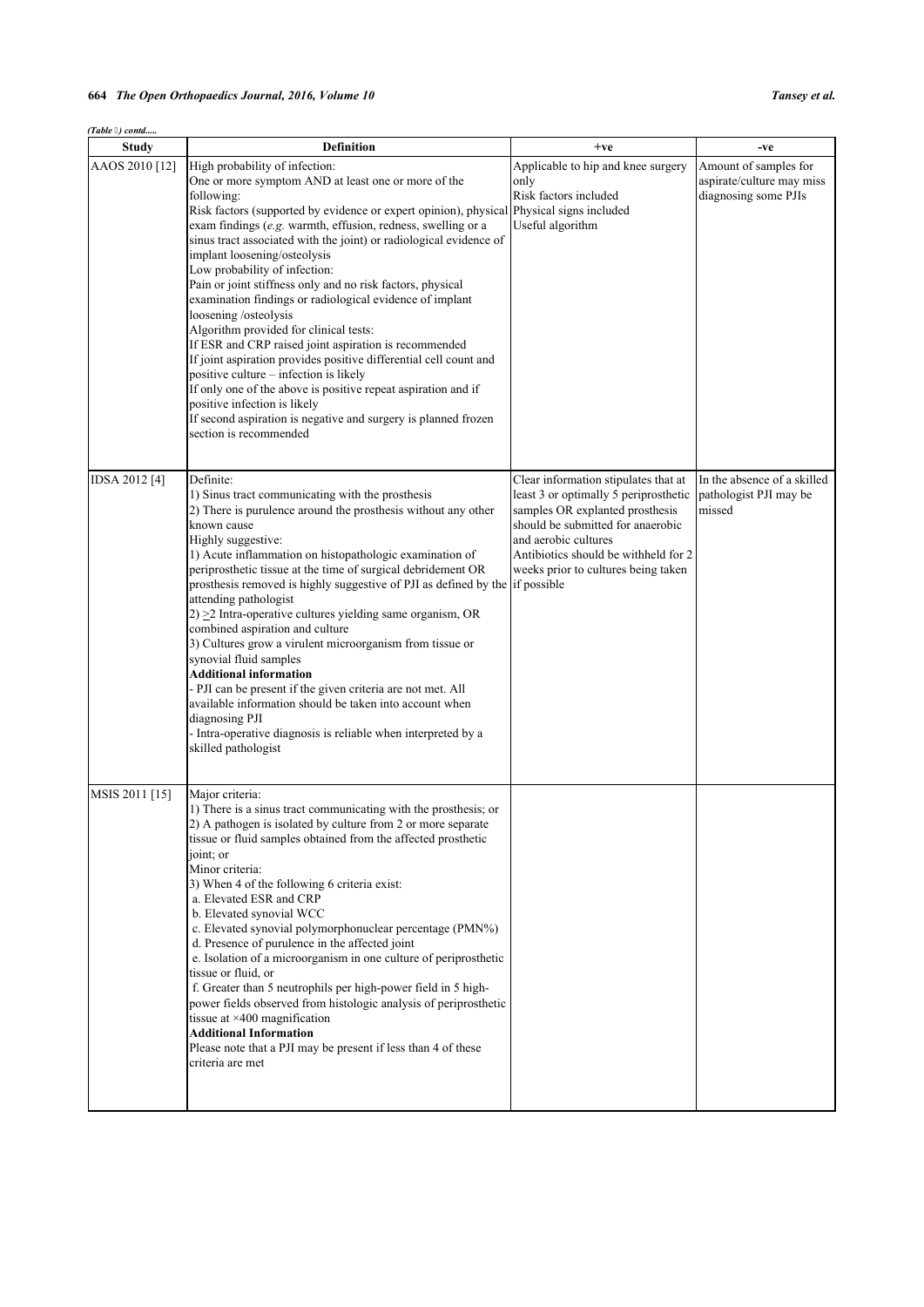|  | (Table 3) contd |
|--|-----------------|

| <b>Study</b>                                  | <b>Definition</b>                                                                                                                                                                                                                                                                                                                                                                                                                                                                                                                                                                                                                                                                                                                                                                                                                                    | $+ve$                                                                                                                                                                                                                  | -ve |
|-----------------------------------------------|------------------------------------------------------------------------------------------------------------------------------------------------------------------------------------------------------------------------------------------------------------------------------------------------------------------------------------------------------------------------------------------------------------------------------------------------------------------------------------------------------------------------------------------------------------------------------------------------------------------------------------------------------------------------------------------------------------------------------------------------------------------------------------------------------------------------------------------------------|------------------------------------------------------------------------------------------------------------------------------------------------------------------------------------------------------------------------|-----|
| International<br>consensus group<br>2014 [16] | Major criteria:<br>1) A sinus tract communicating with the joint; or<br>2) 2 positive phenotypically identical organisms on cultures<br>taken in periprosthetic sampling; or<br>Minor Criteria:<br>3) when 3 of the following 5 criteria exist:<br>a. Elevated ESR & CRP<br>b. Elevated synovial fluid WCC OR $+$ change on leucocyte<br>esterase test strip<br>c. Elevated synovial fluid PMN%<br>d. A single positive culture<br>e. Positive histological analysis of periprosthetic tissue                                                                                                                                                                                                                                                                                                                                                        | Accompanying declaration states<br>infection may be present when these<br>criteria are not met<br>Further stipulation of values of the<br>minor criteria is given according to<br>acuteness or chronicity of infection |     |
| CDC 2015 [7]                                  | Major Criteria:<br>1) A sinus tract communicating with the joint; or<br>2) 2 positive periprosthetic tissue or fluid cultures with<br>matching organisms; or<br>Minor Criteria:<br>3) when 3 of the following 5 criteria exist:<br>a. CRP >100mg/L AND ESR >30mm/hr<br>b. Synovial fluid WCC > 10,000 cells/ $\mu$ L OR ++ change on<br>leucocyte esterase strip test of synovial fluid<br>c. Elevated synovial fluid PMN percentage (>90%)<br>d. A single positive periprosthetic tissue or fluid culture<br>e. Positive histological analysis of periprosthetic tissue (more<br>than 5 PMNs per high power field)<br><b>Additional Information</b><br>Further details given about:<br>1) Definition of matching organism<br>2) Positive cultures of hardware from a hip or knee can be used<br>to meet criterion 2<br>3) Definition of sinus given | Specific for hip and knee<br>replacement only                                                                                                                                                                          |     |

The National Institute of Clinical Excellence (NICE) in the United Kingdom provides guidelines on the management of surgical site infections (SSI) and bases its definition of an SSI on that agreed by the Center for Disease Control (CDC) [\[13](#page-6-4)]. NICE also recognizes the ASEPSIS wound scoring system which was devised by Dr Wilson at University College London Hospital in 1986 for postoperative surveillance of wound healing and effectiveness of antibiotic treatment after infections [\[11](#page-6-0), [14\]](#page-6-5). ASEPSIS provides the advantage of a very detailed assessment of the surgical wound but can be quite time consuming to fill out on day to day clinical assessment (Table **[1](#page-1-0)**).

The Société de Pathologie Infectieuse de Langue Française (SPILF) organized a consensus meeting with other French speaking recognized bodies including the French Society of Orthopaedics and Trauma Surgery and The French Society of Anesthesiology and Intensive Care. A definition of PJI was agreed and this provided a platform for communication of clinical practice and research within the French speaking orthopaedic world [\[5](#page-5-6)] (Table **[1](#page-1-0)**).

In 2010, The American Academy of Orthopaedic Surgeons developed guidelines and an evidence report on the management of PJI [\[12](#page-6-1)]. The working party involved in developing these guidelines included members of the CDC and experts in the field. The guidelines described two categories: high and low probability of PJI depending on risk factors and clinical and radiological evidence. An algorithm for clinical tests was provided but without specific cut off values for these tests.

Following that, The Infectious Diseases Society of America (IDSA) described the presence of a sinus tract in communication with the joint as a definitive criterion and histopathological findings when present as highly suggestive of infection. They also described the work up required prior to this including a history with a particular reference to pain and investigations including erythrocyte sedimentation rate (ESR), C-reactive protein (CRP), arthrocentesis and blood cultures. However, specific values suggesting the relevance of these results were not provided.

Almost simultaneously with the IDSA, The Musculoskeletal Infection Society (MSIS) convened to establish a definition of PJI to be used by recognized bodies including the CDC as a gold standard for communication. This definition includes major and minor criteria that can easily be measured and members of the CDC were also on the panel [\[15](#page-6-2)] (Table **[1](#page-1-0)**).

Professors Thorsten Gehrke and Javad Parvizi recognized that the longstanding issue with the prevention and treatment of PJIs was that although much research into the topic had been undertaken, there was a failure to answer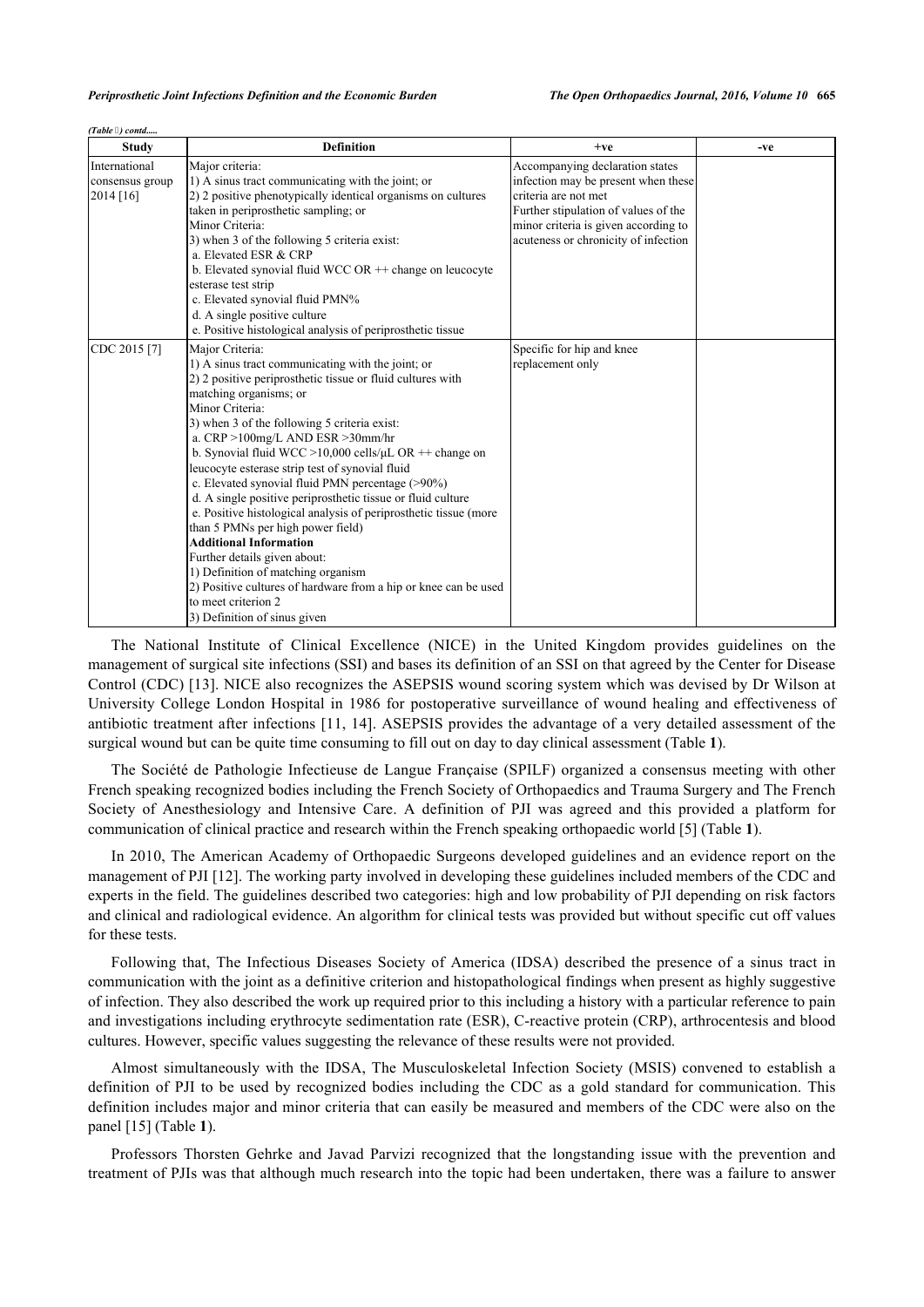fundamental questions about the subject due to lack of high level evidence. Therefore, they organized the International Consensus Meeting on PJI in Philadelphia in 2013 with the aim of answering some of these important questions. The details describing the meeting are impressive [\[16](#page-6-3)]. The meeting was preceded by 10 months of preparation, inviting delegates involved in the care of PJIs from multiple medical, veterinary and pharmaceutical research fields. 3,500 articles were evaluated in order to establish a firm evidence base to answer clinical questions. This involved 400 delegates from 51 countries, communicating through an online forum in which over 25,000 entries were exchanged. Methods implemented to prevent PJIs such as theatre environment and prophylactic antibiotics were discussed during this meeting, as well as the definition of a PJI and various diagnostic and treatment strategies. Furthermore, a preliminary draft of the consensus statement was motioned and any concerns were addressed in small groups prior to a larger general assembly discussion of questions and consensus statements. The general assembly saw participants vote on 207 consensus statements with the options of: agreeing with the statement, disagreeing with it or abstaining from voting. The strength of consensus was then based on the number of votes as follows: 1) Simple Majority: No Consensus (50.1-59% agreement), 2) Majority: Weak Consensus (60-65% agreement), 3) Super Majority: Strong Consensus (66-99% agreement), and 4) unanimous (100% agreement). The need to control operating theatre traffic was unanimously agreed upon, whilst 202 of the remaining 206 questions had a super majority strong consensus [\[16](#page-6-3)]. An outcome of this meeting was the conception of a definition for PJI, constituting 2 major and 5 minor criteria. This definition was formulated on the basis of existing evidence and a consensus of expert opinions. The presence of at least 1 major criterion or 3 minor criteria is required for a diagnosis of PJI. This includes analyses of tissue and aspirate cultures, laboratory tests such as ESR, CRP, polymorphonuclear (PMN) percentage, and synovial fluid white cell count (WCC) and neutrophil count on microscopy. The same definition was then adopted by the CDC with clarification of the definition of matching organisms and appropriate tissue sampling. CDC also stated that the laboratory cutoffs quoted in this definition should not guide clinicians in the actual clinical diagnosis of infection but instead, they should refer to the MSIS consensus definition for clinical use [[7\]](#page-5-7) (Table **[1](#page-1-0)**).

#### **THE INCIDENCE AND ECONOMIC BURDEN OF PJI**

The United States CDC initiated the National Nocosomial Infection Surveillance (NNIS) in the 1970s to monitor hospital acquired infections [\[17](#page-6-6)]. Similarly, the United Kingdom National Healthcare Safety Network developed the Nosocomial Infection National Surveillance System (NINSS) which provides regular reports on the incidence and prevalence of infection [[18\]](#page-6-7).

In 2014, The NINSS of England reported that the cumulative incidence of SSI in 198 hospitals performing 180 852 hip arthroplasties between 2009 and 2014 was 0.7%. The same report showed that 0.6% of 188 974 knee arthroplasties were complicated by SSI. In the US, a 27% reduction in SSI following hip arthroplasties has been reported since 2004 with an overall rate of 0.88% infections. A 40% reduction in PJI following knee arthroplasties has also been reported with an overall rate of 0.92% infections [\[18](#page-6-7), [19](#page-6-8)].

Although the incidence of infection is falling, the cost to healthcare systems is still immense. In an evaluation of the economic burden of PJI in hip and knee arthroplasty, Kurtz *et al*. [\[20](#page-6-9)] reviewed data from the United States National Inpatient Survey. The mean length of inpatient stay for total hip arthroplasty (THA) patients was 4.3 days with an average cost of \$39 654. This was reported to increase to an average of 9.7 days in those with PJI resulting in a cost of \$70 378. Similar increases were seen in total knee arthroplasty (TKA), with hospital stay increasing from 3.9 days in those without infection to 7.6 days for those with PJI, an increase in cost from \$35 769 to \$56 275.

In fact, the annual cost of infected revisions to US hospitals has increased by \$246 million between 2001 and 2009 and it is projected to exceed \$1.62 billion by 2020 [\[19](#page-6-8)].

Vanhegan *et al*. [[21](#page-6-10)] compared the cost of revision THA surgery according to the reason for surgery in 305 cases from a tertiary referral center in the UK. The cost of revision for aseptic loosening in 194 patients was £11 897, whereas in 76 patients with PJI the cost was £21 937. This dramatic increase in cost was due to a combination of factors including prolonged operating time, increased blood loss, complications and length of inpatient stay. A similar study of 827 THA and TKA patients in Australia reported an increase to the cost of arthroplasty of 61% in the presence of SSI adding an estimated AUS \$97 million to Total Joint Arthroplasty costs in the first 30 days following surgery [\[22](#page-6-11)].

#### **MULTI-DISCIPLINARY APPROACH TO MANAGEMENT OF PJI**

Following the consensus meetings in France[[5\]](#page-5-6) and Philadelphia[[16\]](#page-6-3) where a panel of experts from various specialties worked synergistically, the need for a multi-disciplinary Team (MDT) approach to the management of PJI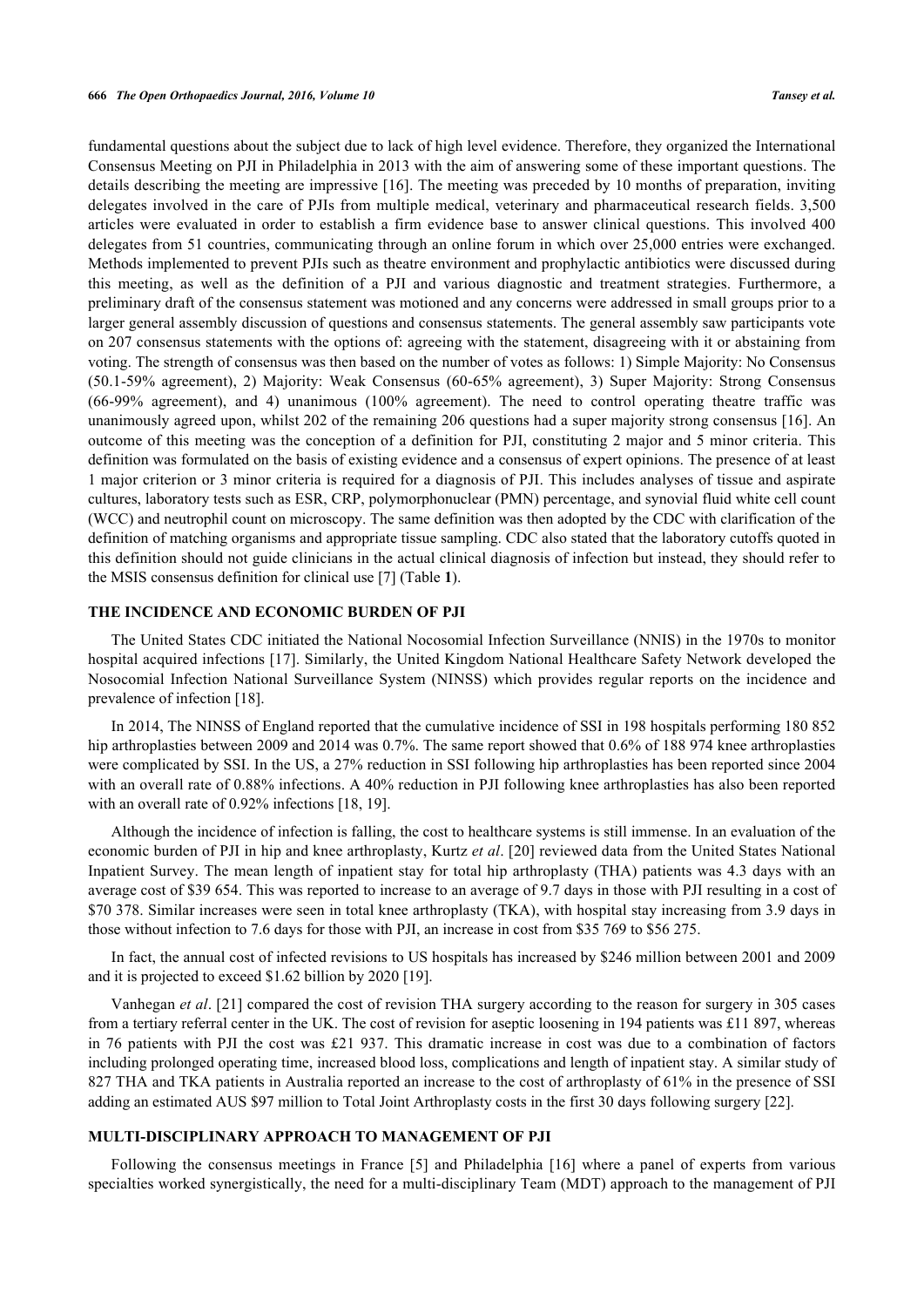has been recognized [[23](#page-6-12)]. Disciplines which contributed effectively to those meetings included orthopaedic surgery, infectious diseases, musculoskeletal pathology, microbiology, anesthesiology, dermatology, nuclear medicine, rheumatology, musculoskeletal radiology, veterinary surgery and pharmacy [\[23](#page-6-12)]. The consensus document derived from the 'Proceedings of the International Consensus Meeting on Periprosthetic Joint Infection' was developed according to the Delphi method[[24](#page-6-13)]. Principles which govern the Delphi method include anonymity allowing participants to contribute opinions without conformity and permitting free expression, iteration permitting the clarification and adjustment of viewpoints and statistical aggregation of a group response allowing for a quantitative analysis [\[24\]](#page-6-13). As part of multidisciplinary input, the Delphi method has been employed elsewhere in the PJI discourse.

In a single surgeon review of patients undergoing two-stage revision surgery for infected THA, Ibrahim *et al*. [\[25](#page-6-14)] reports the benefits of a MDT approach. The team responsible for the management of the 125 patients (51.2% undergoing their first revision, 16.8% second revision) with infected THA included microbiologists, infectious disease specialists, orthopaedic surgeons, radiologists, physiotherapists and physicians. With this patient focused management strategy at 5 year follow up, an infection control rate was achieved in 96% of the cases. Additionally, the Harris Hip Score improved from a mean of 38 pre-operatively to 81.2. This emphasizes the importance of working as a team to improve patient outcomes in a challenging situation such as the management of PJIs.

#### **CONCLUSION**

The excellent work of the consensus meetings has resulted in the conception of a workable diagnosis of PJI. This will deliver a platform for improved international communication and comparison of research as well as refining the strategies implemented in the prevention and management of PJI. A multi-disciplinary team, sharing all the responsibility is needed to reduce this large burden on patients, surgeons and healthcare systems. With the aid of a highly synergistic and well-functioning MDT, great improvements can be achieved in both the prevention and management of PJI.

## **CONFLICT OF INTEREST**

Each author certifies that he or she, or a member of his or her immediate family, has no commercial interests that might pose a conflict of interest in connection with this work.

# **ACKNOWLEDGEMENTS**

Declared none.

#### **REFERENCES**

- <span id="page-5-0"></span>[1] Sukeik MT, Haddad FS. Management of periprosthetic infection in total hip arthroplasty. Orthop Trauma 2009; 23(5): 342-9. [\[http://dx.doi.org/10.1016/j.mporth.2009.08.009](http://dx.doi.org/10.1016/j.mporth.2009.08.009)]
- <span id="page-5-1"></span>[2] Stockley I. Infected Arthroplasty. J Trauma Orthop 2014; 2(3): 52-3.
- <span id="page-5-2"></span>[3] Parvizi J. New definition for periprosthetic joint infection. Am J Orthop 2011; 40(12): 614-5. [PMID: [22268006\]](http://www.ncbi.nlm.nih.gov/pubmed/22268006)
- <span id="page-5-8"></span>[4] Osmon DR, Berbari EF, Berendt AR, *et al.* Executive summary: diagnosis and management of prosthetic joint infection: clinical practice guidelines by the Infectious Diseases Society of America. Clin Infect Dis 2013; 56(1): 1-10. [\[http://dx.doi.org/10.1093/cid/cis966\]](http://dx.doi.org/10.1093/cid/cis966) [PMID: [23230301](http://www.ncbi.nlm.nih.gov/pubmed/23230301)]
- <span id="page-5-6"></span>[5] Societe de Pathologie Infectieuse de Langue Francaise. Recommendations for bone and joint prosthetic device infections in clinical practice (prosthesis, implants, osteosynthesis). Med Mal Infect 2010; 40(4): 185-211. [\[http://dx.doi.org/10.1016/j.medmal.2009.12.009\]](http://dx.doi.org/10.1016/j.medmal.2009.12.009) [PMID: [20303685](http://www.ncbi.nlm.nih.gov/pubmed/20303685)]
- [6] Parvizi J, Zmistowski B, Berbari EF, *et al.* New definition for periprosthetic joint infection. J Arthroplasty 2011; 26(8): 1136-8. [\[http://dx.doi.org/10.1016/j.arth.2011.09.026](http://dx.doi.org/10.1016/j.arth.2011.09.026)] [PMID: [22075161](http://www.ncbi.nlm.nih.gov/pubmed/22075161)]
- <span id="page-5-7"></span>[7] CDC/NHSN Surveillance Definitions for Specific Types of Infections [cited 18th May 2015]; Available from: [www.cdc.gov/nhsn/pdfs/pscmanual/17pscnosinfdef\\_current.pdf](http://192.168.111.2/oa/www.cdc.gov/nhsn/PDFs/pscManual/17pscNosInfDef_current.pdf)
- <span id="page-5-3"></span>[8] Parvizi J, Gehrke T. Definition of periprosthetic joint infection. J Arthroplasty 2014; 29(7): 1331. [\[http://dx.doi.org/10.1016/j.arth.2014.03.009](http://dx.doi.org/10.1016/j.arth.2014.03.009)] [PMID: [24768547](http://www.ncbi.nlm.nih.gov/pubmed/24768547)]
- <span id="page-5-4"></span>[9] Oussedik S, Gould K, Stockley I, Haddad FS. Defining peri-prosthetic infection: do we have a workable gold standard? J Bone Joint Surg Br 2012; 94(11): 1455-6. [\[http://dx.doi.org/10.1302/0301-620X.94B11.30244\]](http://dx.doi.org/10.1302/0301-620X.94B11.30244) [PMID: [23109621](http://www.ncbi.nlm.nih.gov/pubmed/23109621)]
- <span id="page-5-5"></span>[10] Morgan-Jones R, Haddad FS. Is this the era of consensus? Bone Joint J 2013; 95-B(11): 1441-2.